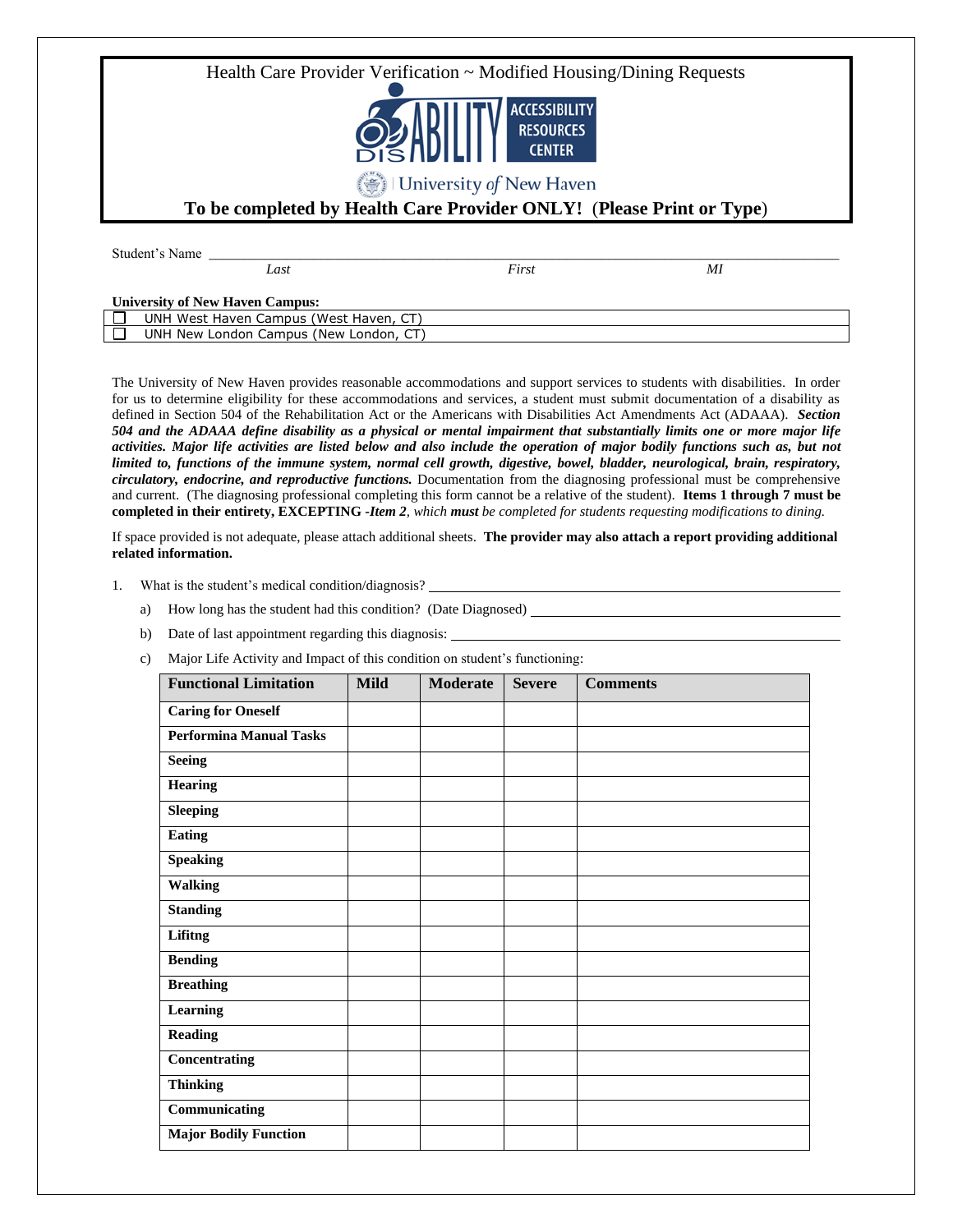|                                 | Intermittent | Mild Persistent                                                            | Moderate Persistent                                                                                                                                                                                                 | Severe Persistent                                                                                                                                                                               |
|---------------------------------|--------------|----------------------------------------------------------------------------|---------------------------------------------------------------------------------------------------------------------------------------------------------------------------------------------------------------------|-------------------------------------------------------------------------------------------------------------------------------------------------------------------------------------------------|
| e)                              |              | How long is this student's condition indicated above likely to persist?    | temporary 0-6 mos $\Box$ 6 mos - 1 year $\Box$ 1 - 5 years                                                                                                                                                          | $\Box$ lifelong                                                                                                                                                                                 |
|                                 |              |                                                                            | Complete if the student is requesting Modifications to Housing and/or Dining related to specific dietary needs *<br>Please explain the specific dietary needs of the student as related to the condition/diagnosis: |                                                                                                                                                                                                 |
|                                 |              |                                                                            |                                                                                                                                                                                                                     | □ Student has specific dietary needs which require eating at specified times and/or time intervals (please explain in detail):                                                                  |
|                                 |              |                                                                            |                                                                                                                                                                                                                     |                                                                                                                                                                                                 |
| 3.<br>a)<br>b)<br>$\mathbf{c})$ |              | Has the student been hospitalized for this condition? $\Box$ Yes $\Box$ No |                                                                                                                                                                                                                     | (If Yes, please complete the following)<br>How frequently has student been hospitalized? ___________________________________<br>What exacerbated the condition to the point of hospitalization? |
|                                 |              |                                                                            | List the student's current medication(s), dosage, frequency and adverse side effects experienced by this student.                                                                                                   |                                                                                                                                                                                                 |
| 4.                              |              |                                                                            |                                                                                                                                                                                                                     |                                                                                                                                                                                                 |
| Medication                      |              | Dosage                                                                     | Frequency                                                                                                                                                                                                           | <b>Adverse Side Effects</b>                                                                                                                                                                     |
|                                 |              |                                                                            |                                                                                                                                                                                                                     |                                                                                                                                                                                                 |

5. Please state the *specific recommendations regarding housing or dining accommodations for this student along with a rationale* as to why these accommodations are warranted based on the student's *current* functional limitations. Indicate why the housing or dining accommodations you recommend are necessary. (e.g. If you suggest a private bathroom, state the reasons for this request as related to the student's condition.)

6. If current treatments (e.g. medications) are successful, why are the above accommodations necessary?

Modified Housing/Dining – Healthcare Provider Form – Updated 1/22/2021